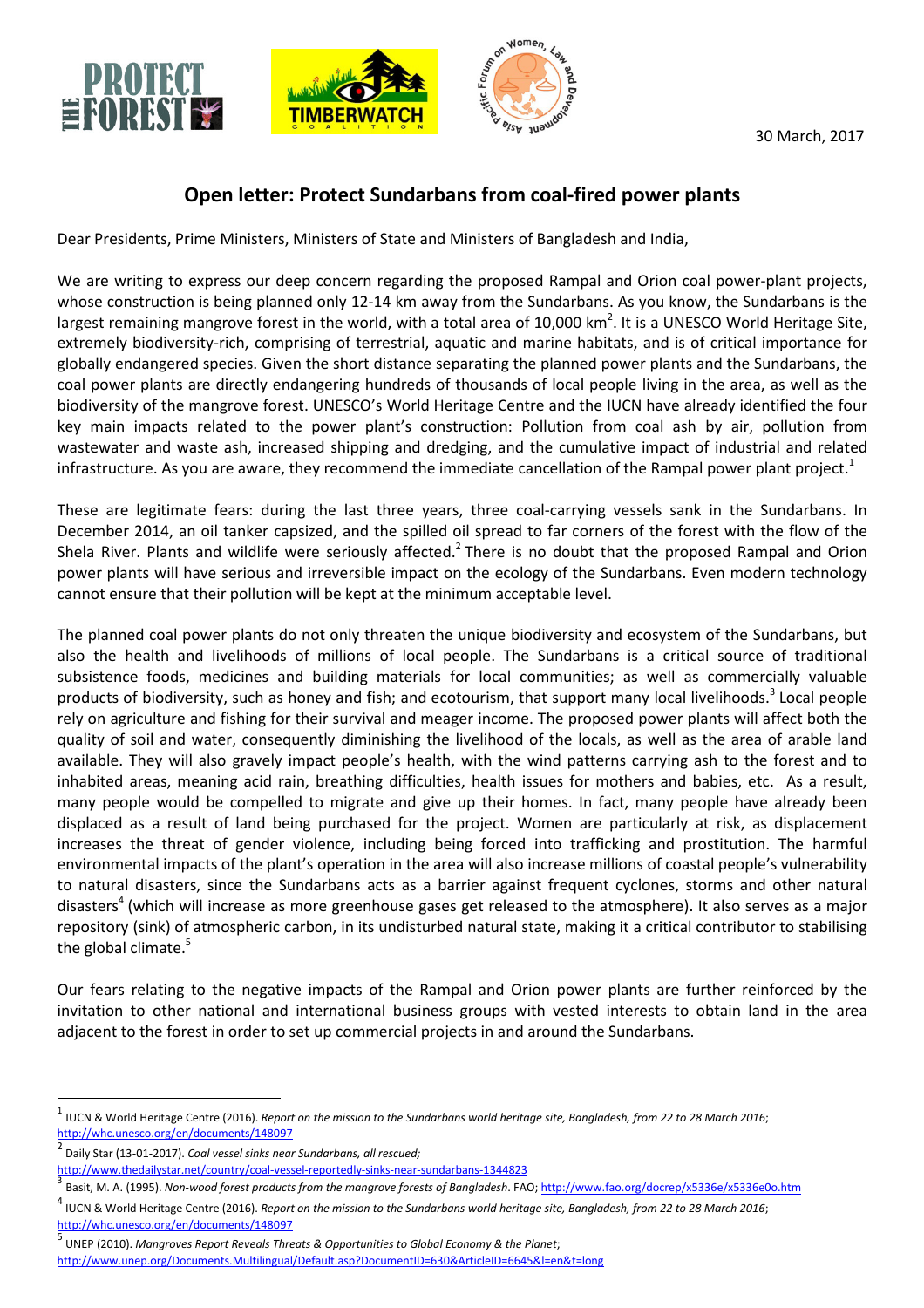If built, the Rampal power plant will be dependent on imported coal, including from Indonesia, Australia and South Africa.<sup>6</sup> Coal from India has been negotiated as well.<sup>7</sup> Coal mining in itself is a very destructive activity which causes habitat destruction, a high level of pollution, work-related social and health problems and contributes significantly to climate change.<sup>8</sup> The imported coal will need to be shipped approximately 35 kilometers along the Pasur river, which flows through the Sundarbans, and will therefore need to be dredged.<sup>9</sup>

The burning of fossil fuels, such as coal, increases emissions of carbon dioxide which exacerbates global warming and climate change. Temperatures are already increasing world-wide; 2016 is the warmest year on record, surpassing 2015 and other hot years.<sup>10,11</sup> Due to Bangladesh's low-lying location, it is already one of the most climate vulnerable nations in the world.<sup>12</sup> Climate change impacts such as rising sea levels, and more extreme events such as floods, droughts, heat waves, storms and wildfires, will be felt more acutely worldwide and have dire consequences for Bangladesh.

The Government of India established the National Adaptation Fund on Climate Change (NAFCC) in 2015 to meet the cost of adaptation to climate change.<sup>13</sup> Rather than build a climate-damaging coal-fired power plant, India should help Bangladesh developing renewable sources of energy, both respecting the environment and benefiting all inhabitants of the Sundarbans. The freshwater flow into the Sundarbans has already been substantially reduced due to both legal and illegal human activities, resulting in increases in siltation and salinity, which threaten to upset the overall balance and functioning of the ecosystem and its species.<sup>9</sup>

Investing in fossil fuel-fired power plants, regardless of its location in the world, is consequently an incredibly shortsighted, retrogressive and seriously detrimental energy strategy, which will have devastating consequences for future generations. China has announced plans to cancel more than 100 coal plants currently in development, what would amount to 120 GW of coal-fired electricity capacity if the plants were completed.<sup>14</sup> This proves that it is never too late to reevaluate already made decisions and make changes for the better. Further, rural communities in Bangladesh benefit very little from such large-scale energy projects, particularly marginalised women, who are mostly off the grid and have no access to the energy produced. Instead, polluting industrial corporations will be the ones to benefit most. Meanwhile, the Bangladesh Government has set an ambitious target to have an additional 3.1 GW renewable energy capacity installed by 2021<sup>15</sup>, which can bring energy democracy and advance gender equality. The World Bank has called Bangladesh "a role model for solar power".<sup>16</sup> India, the fourth biggest emitter of greenhouse gases in the world<sup>17</sup>, has also set ambitious targets, aiming to have 100 GW solar power and 60 GW wind energy by 2022.<sup>18</sup> This conflicts with the proposed investments in fossil fuel power plants.

In fact, India's installed electricity generating capacity is already significantly higher than the peak demand (although some parts of the country suffer from power shortages due to distribution losses, etc.). The country's coal generation capacity alone is actually higher than its peak demand.<sup>18</sup> This is further evidence that India's involvement

<sup>11</sup> NASA (2016).*2016 Climate Trends Continue to Break Records*;

https://www.nabard.org/English/NAdaptFund.aspx

 $\overline{\phantom{0}}$ 

<sup>16</sup> The World Bank (18-10-2016). *Bangladesh is Role Model for Solar Power*;

<sup>6</sup> Bangladesh Awami League (2016). *Rampal power plant will not harm the Sundarbans: HPM Sheikh Hasina*;

<sup>&</sup>lt;u>https://www.albd.org/index.php/en/updates/news/3977-rampal-power-plant-will-not-harm-the-sundarbans-hpm-sheikh-hasina<br>7<br>Aitken, G. (11-08-2016). *Rampal coal plant: Indian coal dream fast becoming a nightmare for Banglade</u>* 

http://www.theecologist.org/News/news\_analysis/2988006/rampal\_coal\_plant\_indian\_coal\_dream\_fast\_becoming\_a\_nightmare\_for\_bangladesh.html 8 National Geographic Society (visited 2017). *Coal*; http://www.nationalgeographic.org/encyclopedia/coal/

<sup>9</sup> IUCN & World Heritage Centre (2016). *Report on the mission to the Sundarbans world heritage site, Bangladesh, from 22 to 28 March 2016*; http://whc.unesco.org/en/documents/148097

<sup>10</sup> Science Daily (2017).*2016 Edges 1998 as Warmest Year on Record*; https://www.sciencedaily.com/releases/2017/01/170104130257.htm

https://www.nasa.gov/feature/goddard/2016/climate-trends-continue-to-break-records

<sup>12</sup> The Guardian (20-01-2017). *Bangladesh struggles to turn the tide on climate change as sea levels rise*;

https://www.theguardian.com/global-development/2017/jan/20/bangladesh-struggles-turn-tide-climate-change-sea-levels-rise-coxs-bazar

<sup>13</sup> National Bank for Agriculture and Rural Development (2015). *National Adaption Fund on Climate Change (NAFCC)*;

<sup>14</sup> Business Insider (19-01-2017). *China is stopping 103 coal power projects as part of its move toward more renewable energy*; http://www.businessinsider.com/china-plans-to-cut-back-on-coal-power-plants-2017-1?r=US&IR=T&IR=T

<sup>15</sup> Sustainable & Renewable Energy Development Authority (2015). *Scaling Up Renewable Energy in Low Income Countries (SREP) - Investment Plan for Bangladesh*; https://www-cif.climateinvestmentfunds.org/sites/default/files/meeting-documents/bangladesh\_srep\_ip\_final.pdf

http://www.worldbank.org/en/news/video/2016/10/18/bangladesh-is-role-model-for-solar-power

<sup>17</sup> World Resources Institute (2015). *Infographic: What Do Your Country's Emissions Look Like?*;

http://www.wri.org/blog/2015/06/infographic-what-do-your-countrys-emissions-look

<sup>18</sup> National Institution for Transforming India/Government of India (2015). *Report of the expert group on 175 GW RE by 2022*; http://niti.gov.in/writereaddata/files/writereaddata/files/document\_publication/report-175-GW-RE.pdf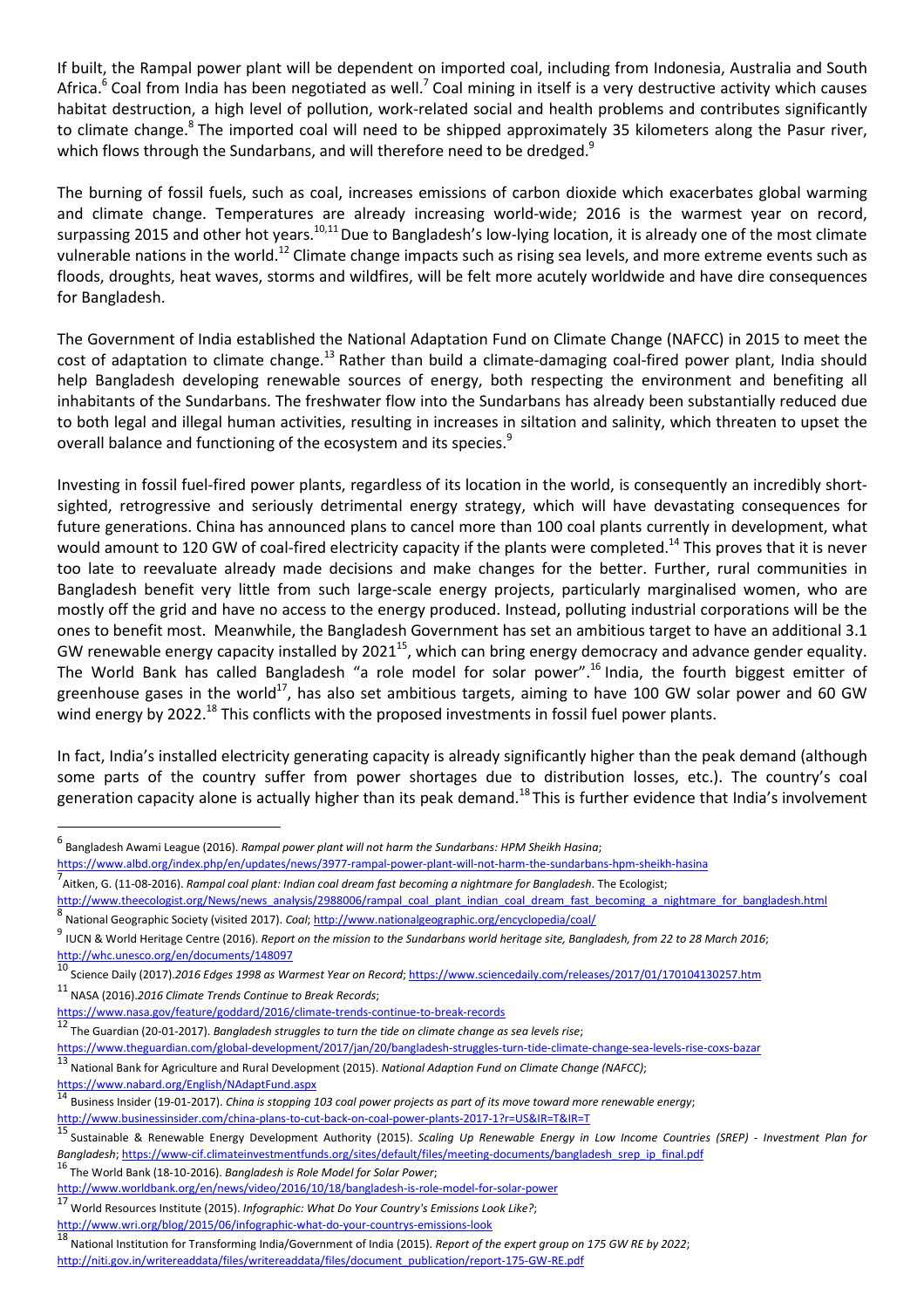in the planned Rampal power plant will be quite pointless, as it will only contribute further to climate change and greater loss of biodiversity.

The Sundarbans is a fragile ecosystem, but a more sustainable balance between socio-economic development and conservation can still be achieved if the right choices are made. On the 26<sup>th</sup>of November 2016 a protest was organised in Dhaka, Bangladesh, which attracted about 15,000 people. On the Global Day of Protest on the  $7<sup>th</sup>$  of January 2017, over 4,000 people gathered in Dhaka, New Delhi, Melbourne, London and other cities around the world to show support for the survival and preservation of the Sundarbans. On the  $26^{th}$  of January, at an 8-hour long hartal held to save the Sundarbans, police used teargas and water cannons against peaceful protesters and journalists, injuring approximately 100 people and arresting 5. Such unjust violence against these peaceful protests has occurred throughout the last several years. This is not acceptable and indicates that democracy is ailing.

We therefore appeal to your sense of honour, as Prime Minister of Bangladesh, and as winner of the UN environmental award "Champion of the Earth" in 2015, as well as Prime Minister of India, Presidents of Bangladesh and India, and Ministers of Bangladesh and India to please listen to your citizens and concerned people across the globe. We ask that you immediately take whatever steps are necessary to halt these coal-fired power plant projects and other commercial projects in the Sundarbans and its surroundings, and to increase investments in renewable solar and wind power instead (read more below). We also urge the Governments of Bangladesh and India to uphold the right to assemble and protect the safety of people that exercise this right, including the right to protest against government-approved development projects.

The world cannot afford to lose the Sundarbans.

With grave concern,

Amanda Tas

Amanda Tas, National Menne, National Menne, National Menne, National Menne, National Menne, National Menne, Na Protect the Forest Timberwatch Contract Timberwatch Contract Timberwatch Contract Timberwatch Sweden Sweden South Africa Email: **amanda.tas@skyddaskogen.se** email: plantnet@iafrica.com Mobile: +46 (0)73-5860099 Mobile: +27 (0) 82 4442083

Kate Lappin, Asia Pacific Forum on Women, Law and Development (APWLD) Thailand Email: apwld@apwld.org Mobile: +66 93-051-8861

## **This letter is supported by the following NGOs:**

Abibiman Foundation, Ghana AMIHAN National Federation of Peasant Women, Philippines Asia Pacific Forum on Women, Law and Development (APWLD), Asia Pacific BankTrack, International Biofuelwatch, UK/USA Botswana Climate Change Network, Botswana Friends of the Earth Bosnia and Herzegovina, Bosnia and Herzegovina CHAUKATH voluntary network of feminists, Nepal Climate Action Network, International Climate Litigation Network, Transnational Conservatree, USA Cordillera Women's Education Action Research Center (CWEARC), Philippines Cultures of Resistance Network Foundation EcoNexus, UK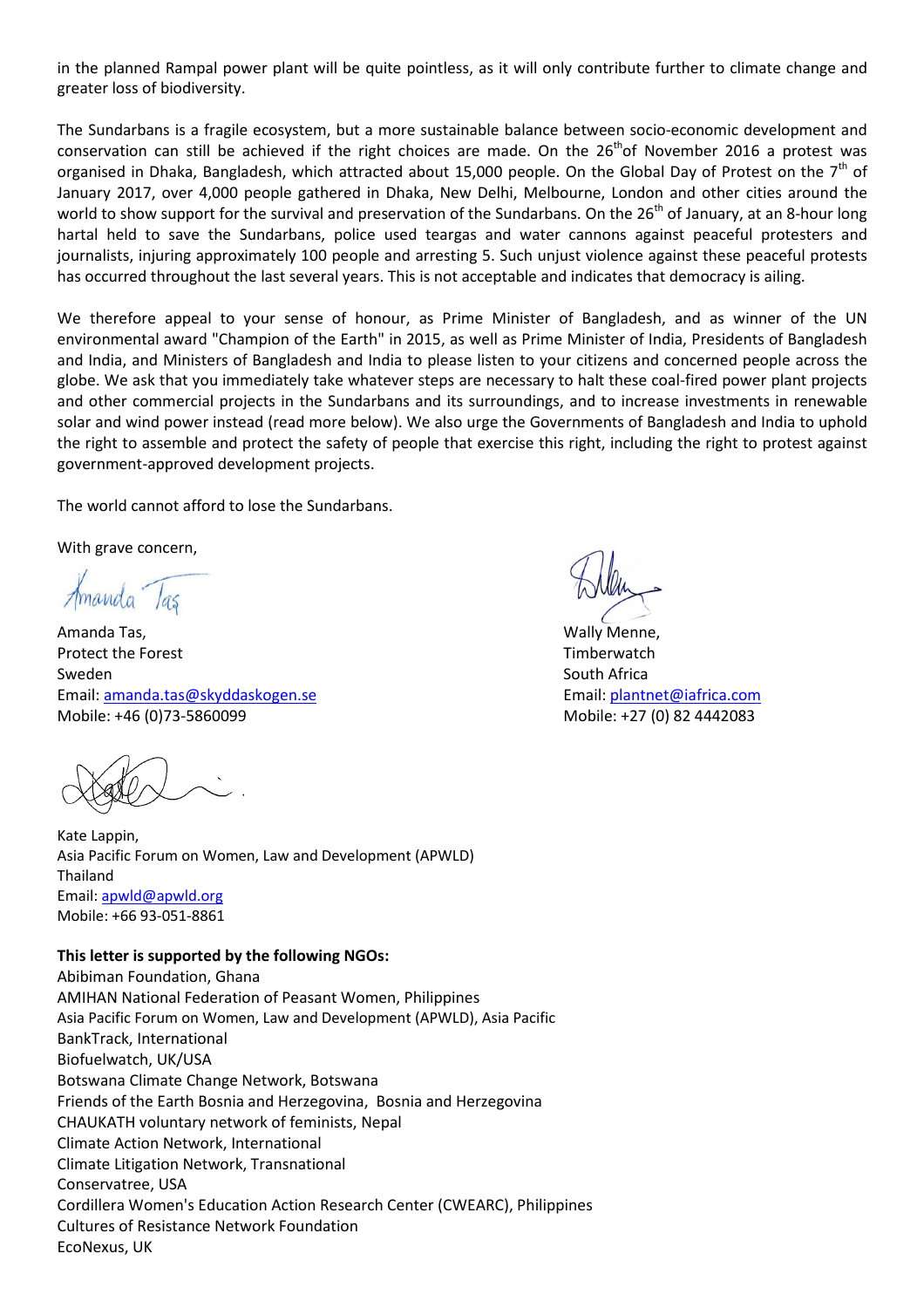Ecoropa, Germany Feminist League, Kazakhstan Forum Environment and Development, Germany Forum for Nature Protection NGO, Nepal Foundation for GAIA, International Fragile Planet Earth, South Africa Friends of the Earth US, USA Friends of the Siberian Forests, Russia Friends of the Tamar Valley, UK Nature and Youth, Sweden GenderCC - Women for Climate Justice e.V., International Genethics Foundation, Netherlands Global Environment Centre, Malaysia Global Forest Coalition, International Green IT, Uruguay Greenpeace Russia Grupo Para o Desenvolvimento da Mulher e Rapariga, Mozambique IBON International ICLEI Local Governments for Sustainability – Africa, South Africa Institute for Planetary Synthesis, Switzerland Janabhivyakti, India Japan Tiger and Elephant Fund, Japan Japan Tropical Forest Action Network (JATAN), Japan Friends of the Earth Sweden Klimataktion Stockholm, Sweden Korea Federation for Environmental Movements, Korea Michael Underwood Agroforestry Associaes Africa, South Africa Mom Loves Taiwan Association, Taiwan National Indigenous Women Forum, Nepal NCA-Afghanistan, Afghanistan New Wind Association, Finland Next Big Thing Movement, Inc, USA Oil Change International Performing Animal Welfare Society (PAWS), USA Persatuan Kesedaran Komuniti Selangor (EMPOWER), Malaysia Planetary Association for Clean Energy (PACE), Canada Protect the Forest, Sweden PUSH Sweden Quercus- National Association for Nature Conservation, Portugal Rainbow Eco-Farm and Training Center NPO, South Africa Re-nourish, USA Rettet den Regenwald, Germany Rewild, South Africa Rutale Development Association, Africa Students for a Just and Stable Future, USA SustainUS, USA Swedish Society for Nature Conservation, Sweden Tanzania Youth Coalition, Tanzania TFINS, India Thanal, India The Endangered Wildlife Trust, South Africa Timberwatch, South Africa WECF Women Engage for a Common Future, International Wildlife Impact, USA Women's Environment & Development Organization (WEDO), International World Heritage International , Netherlands YouthNet for Climate Justice, Bangladesh